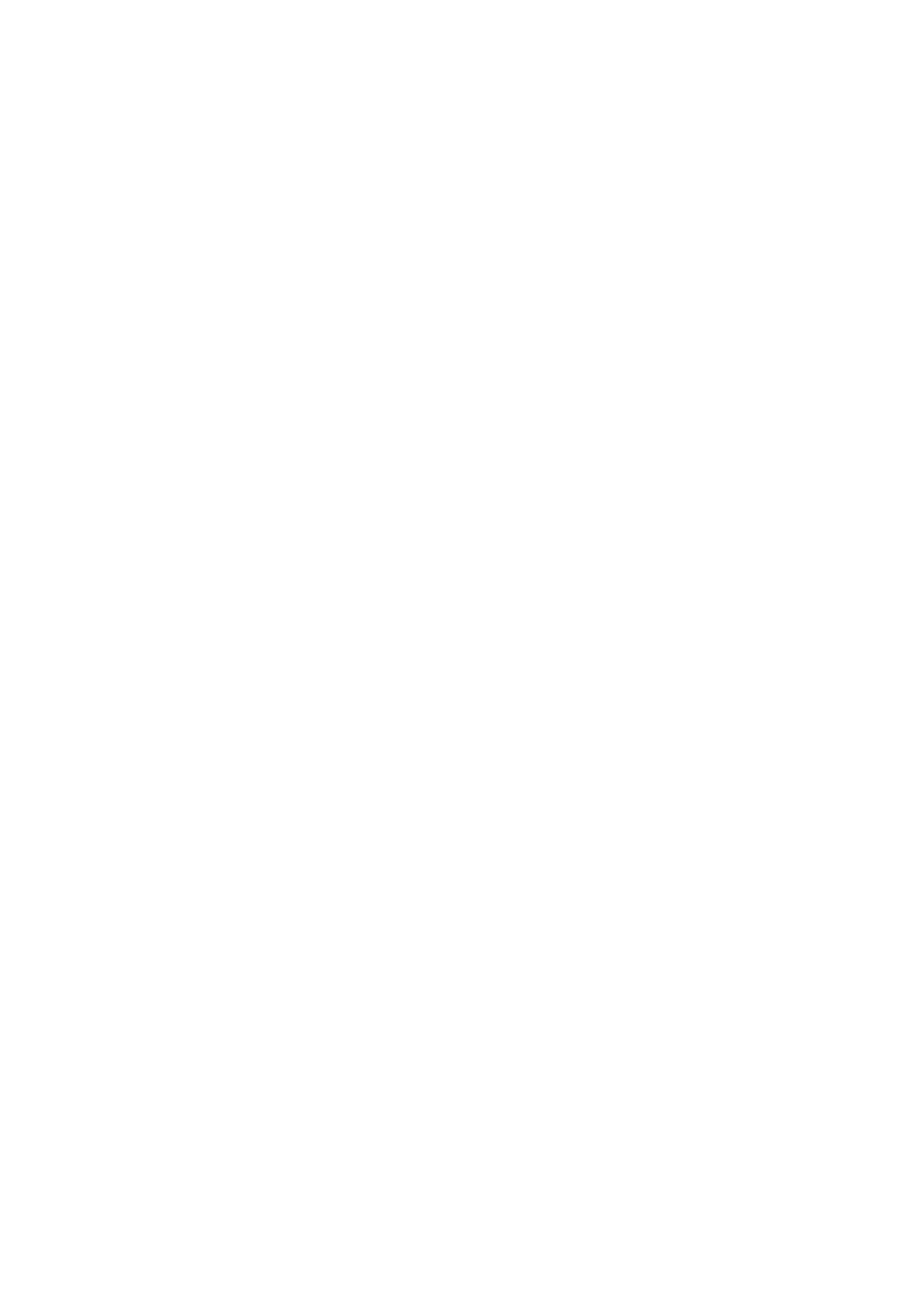### **Proton Structure in the LHC Era - School and Workshop**

# **Monday, September 29, 2014**

#### **Tutorials - SR 4a/b (2:30 PM - 6:00 PM)**

|                    | time [id] title                                      | presenter               |
|--------------------|------------------------------------------------------|-------------------------|
|                    | 2:30 PM Introduction to HERAFitter                   | Mrs PLACAKYTE, Ringaile |
| 4:00 <br><b>PM</b> | Coffee Break                                         |                         |
|                    | 4:30 FM HERAFItter: PDF determination using DIS data | Dr PIRUMOV, Hayk        |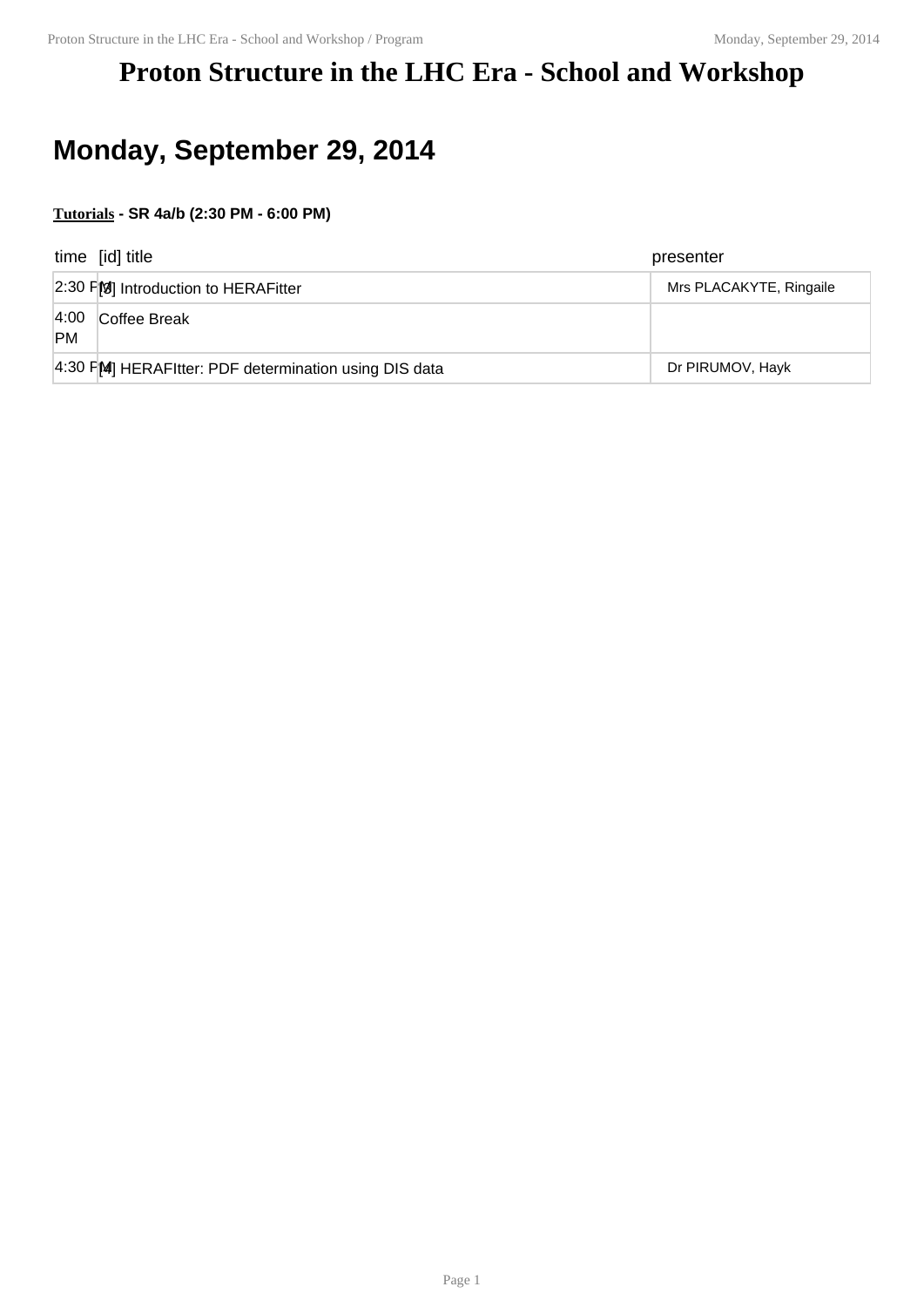# **Tuesday, September 30, 2014**

#### **Tutorials - SR 4a/b (2:30 PM - 6:30 PM)**

|                   | time [id] title                                    | presenter                                     |
|-------------------|----------------------------------------------------|-----------------------------------------------|
|                   | 2:30 FM3] Reweighting as an alternative to fitting | Dr GUFFANTI, Alberto<br>Dr LOHWASSER, Kristin |
| 3:30<br><b>PM</b> | coffee break                                       |                                               |
|                   | 4:00 FM Fast grids techniques. FastNLO             | <b>BRITZGER, Daniel</b><br>RABBERTZ, Klaus    |
|                   | 5:30 FMO] Top-pair production in the fits: Difftop | Dr GUZZI, Marco                               |